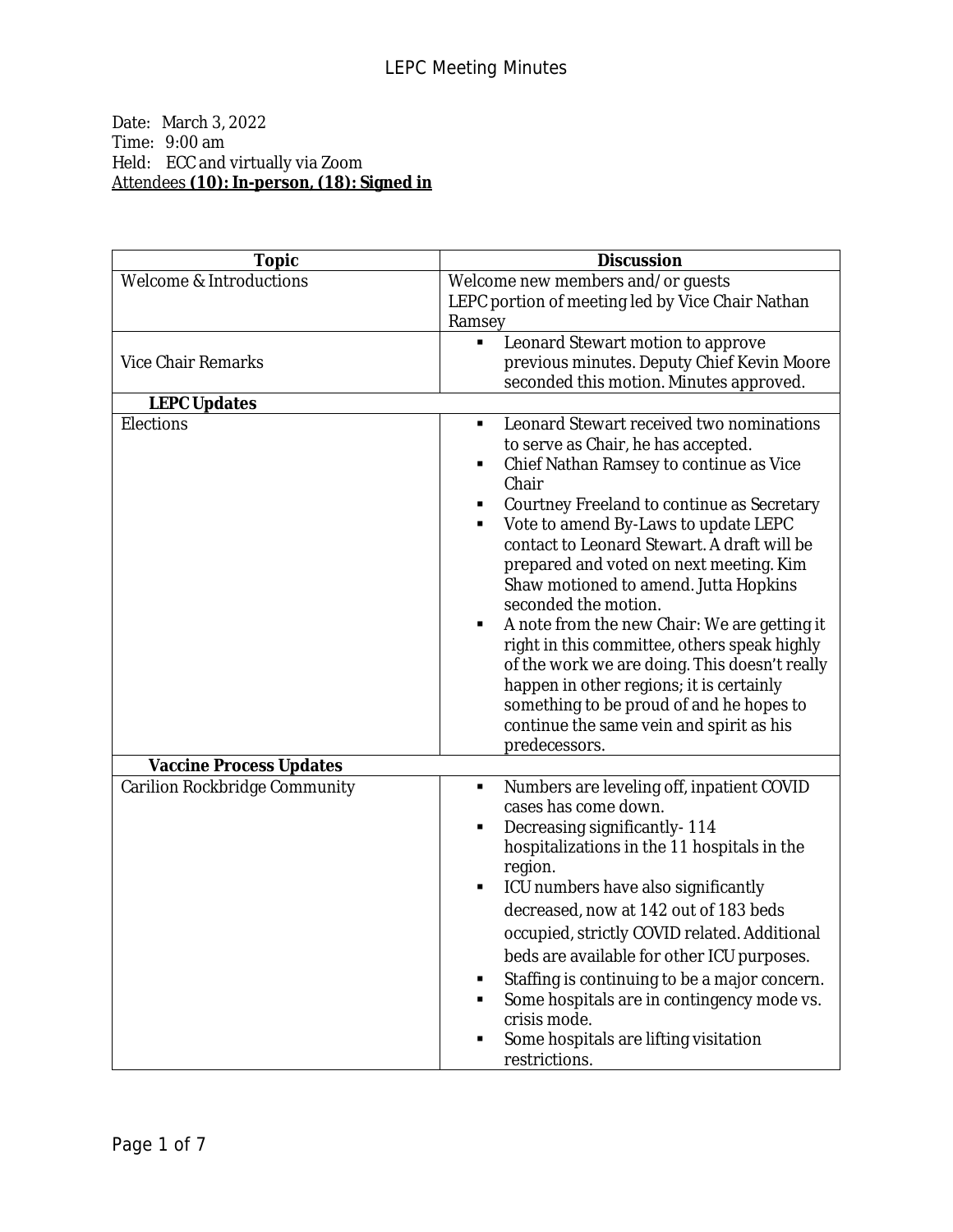| Rockbridge Area Health Center                        | Downward trend in vaccine testing<br>٠<br>numbers.<br>Will no longer have Moderna clinics but will<br>provide vaccines during office hours.<br>first pediatric clinics in November and<br>٠<br>December, started giving ped vaccines<br>during office hours with a few clinics in<br>between.<br>Revamped websites and adverts on radio<br>٠<br>stations.<br>Donated over 2300 covid self-testing kits. If<br>٠<br>anyone needs kits or n95s, please let them<br>know.                                                                                                                                                                                                                                                                                                                                                                                                                                                                                                                                                                                                                                                |
|------------------------------------------------------|-----------------------------------------------------------------------------------------------------------------------------------------------------------------------------------------------------------------------------------------------------------------------------------------------------------------------------------------------------------------------------------------------------------------------------------------------------------------------------------------------------------------------------------------------------------------------------------------------------------------------------------------------------------------------------------------------------------------------------------------------------------------------------------------------------------------------------------------------------------------------------------------------------------------------------------------------------------------------------------------------------------------------------------------------------------------------------------------------------------------------|
| <b>EM Coordinators</b>                               |                                                                                                                                                                                                                                                                                                                                                                                                                                                                                                                                                                                                                                                                                                                                                                                                                                                                                                                                                                                                                                                                                                                       |
| <b>Local EM Task Force</b><br><b>Law Enforcement</b> | Continuing to work on COVID requests and<br>٠<br>testing<br>Goshen water crisis has been dealt with.<br>п<br>Everyone worked together and successfully<br>supplied water to community during the<br>emergency.<br>Paula from the Red Cross contacted Task<br>٠<br>Force and wants to start a smoke detector<br>campaign. We need to get the word out,<br>suggestions of where the need is, is<br>encouraged. Will work with CERT in this.<br>Emergency Ops plan update will start soon.<br>٠<br>Two current operations on March 12 <sup>th</sup> with<br>٠<br>VDH, a community pod at Richardson Park<br>will take place, as well as an outdoor mobile<br>pod on April 4 <sup>th</sup> , targeting community and<br>apartment housing and development.<br>Next week is Severe weather awareness<br>week. Weather.gov-Tuesday is a tornado<br>drill at 945, phones will not alert, but some<br>weather radios will alert. If you can set aside<br>a time (whoever is responsible for safety at<br>workplace) to attend some of these, they are<br>very beneficial. Be aware of good places in<br>the building to hide. |
|                                                      |                                                                                                                                                                                                                                                                                                                                                                                                                                                                                                                                                                                                                                                                                                                                                                                                                                                                                                                                                                                                                                                                                                                       |
| Rockbridge County Sheriff's Office                   | Thank you to RAHC for mask and health<br>п<br>equipment donations to RBSO.<br>Natural Bridge State park-April 2 <sup>nd</sup> , kids<br>п<br>fishing day, RBSO providing<br>volunteers/fishing mentors. Let Sheriff or<br>Jim Jones with state park know if interested<br>in volunteering.                                                                                                                                                                                                                                                                                                                                                                                                                                                                                                                                                                                                                                                                                                                                                                                                                            |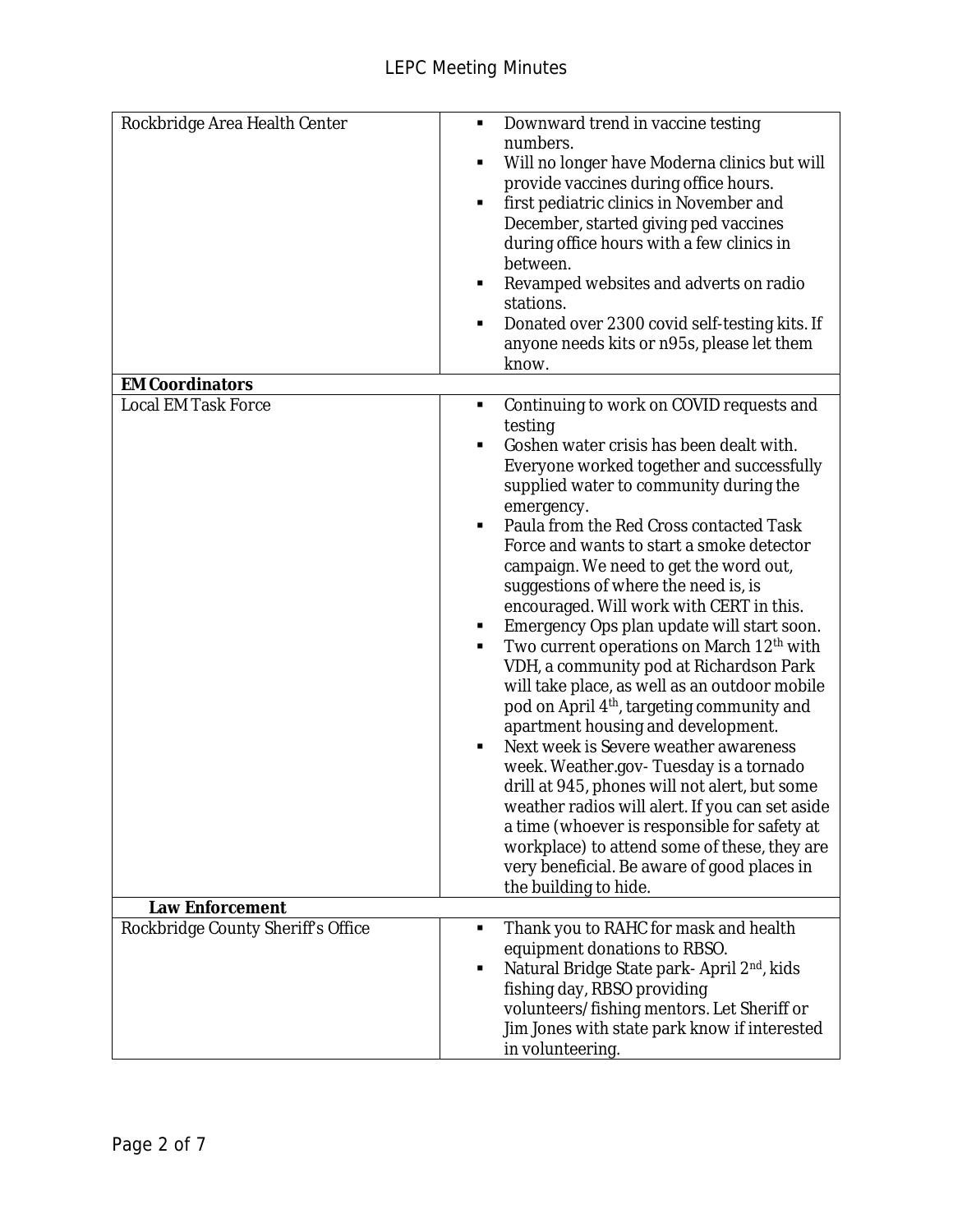| <b>Buena Vista</b>                             | Thanks, agencies, for recent aid in homicides<br>٠<br>in the month of February. Thanks to RBSO,<br>BV Sheriff, Lex PD, VMI, medics, and<br>firefighters.                                                                                                                                                                                                                                                                                                                                                                                                                                                                                                                 |
|------------------------------------------------|--------------------------------------------------------------------------------------------------------------------------------------------------------------------------------------------------------------------------------------------------------------------------------------------------------------------------------------------------------------------------------------------------------------------------------------------------------------------------------------------------------------------------------------------------------------------------------------------------------------------------------------------------------------------------|
| <b>Fire/EMS/Public Safety</b>                  |                                                                                                                                                                                                                                                                                                                                                                                                                                                                                                                                                                                                                                                                          |
| Lexington City                                 | In the middle of budget season.<br>٠<br>Back to normal with call volumes, after<br>tremendous spikes during the fall months.<br>Ramping up to build out the fire reporting<br>٠<br>side of the new CAD for the 911 Center.                                                                                                                                                                                                                                                                                                                                                                                                                                               |
| Rockbridge County                              | Process of building out new Fire records<br>٠<br>management system to coincide with SOMA<br>global (new CAD system). Will be a lengthy<br>process.<br>4pm Burn law is currently in effect until<br>٠<br>April 30 <sup>th</sup> , be cognizant this time of year, it is<br>dry outside with the breeze and wind.<br>Warmer temps mean higher probability for<br>brush/wildland fire.<br>Appreciation to those who assisted with<br>Goshen water emergency, CERT team for<br>handing out water, Public Service<br>Authorities that came together to provide<br>assistance, local group jurisdictions as well<br>as other agencies throughout the entirety of<br>the state. |
| VDH/VDEM/VDOT/NWRHC/DEQ/USDA                   |                                                                                                                                                                                                                                                                                                                                                                                                                                                                                                                                                                                                                                                                          |
| Virginia Department of Emergency<br>Management | <b>Emergency Operations Planning is coming</b><br>п<br>up, looking forward to participate in<br>process.<br>Transitioning from COVID back to regular<br>٠<br>directives. Continuing to support in a<br>regular capacity. Lot of training continuing,<br>and the basic academy still happening.<br>Working with Goshen, now that they are<br>back to 100% - seeking reimbursement from<br>the Governor's office. No promises, but has<br>worked in another county with similar<br>issues.                                                                                                                                                                                 |
| Virginia Department of Transportation          | Thanks to all who helped with past weather<br>٠<br>events, January was very busy.<br>Update on 205 project- Currently pulling<br>Jersey barriers and resetting them.<br>Still in snow operations, prepared for<br>whatever may come up.<br>Gearing up for scheduled work on County<br>roads, starting March 14.                                                                                                                                                                                                                                                                                                                                                          |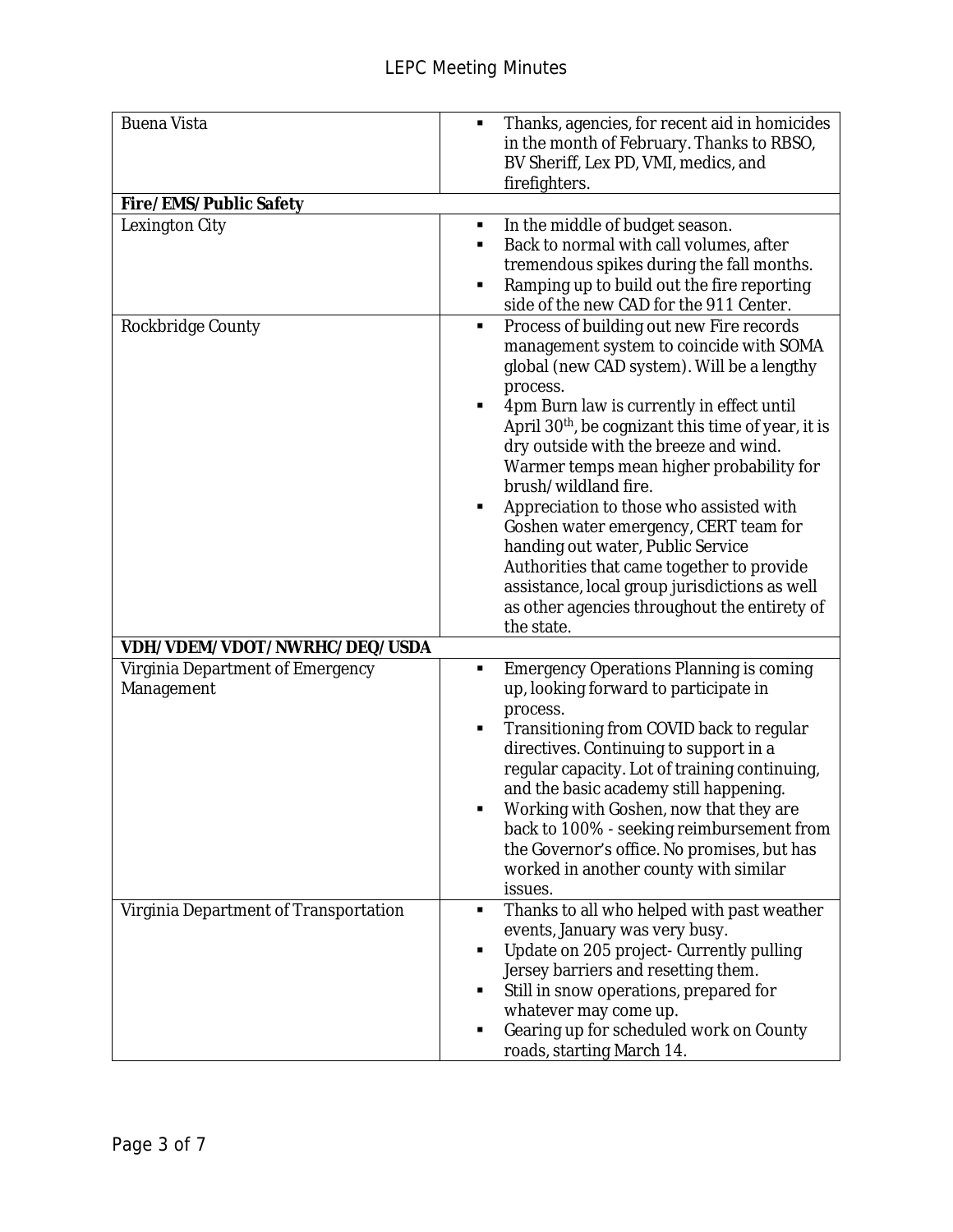| <b>DEQ</b>                         | DEQ Disaster Preparedness page recently<br>٠<br>updated, with resources on severe weather,<br>cleaning debris, etc.<br>Link: https://www.deq.virginia.gov/get-<br>involved/disaster-preparedness                                                                                                                                                                                                                                                                                                                |
|------------------------------------|-----------------------------------------------------------------------------------------------------------------------------------------------------------------------------------------------------------------------------------------------------------------------------------------------------------------------------------------------------------------------------------------------------------------------------------------------------------------------------------------------------------------|
| <b>Local Government</b>            |                                                                                                                                                                                                                                                                                                                                                                                                                                                                                                                 |
| Rockbridge                         | County budget process is in full swing.<br>٠<br>Steve Bolster is no longer the fiscal services<br>department, has since moved on to VDH.<br>Interviews in process for this position.<br>Appreciation to the group for everything<br>that has been done over the past two years.                                                                                                                                                                                                                                 |
| University/College & K-12          |                                                                                                                                                                                                                                                                                                                                                                                                                                                                                                                 |
| Virginia Military Institute        | COVID numbers are zero across the board.<br>٠<br>Cadets will leave Friday April 11 <sup>th</sup> for Spring<br>٠<br>Furlough until the 20 <sup>th</sup> .<br>VMI has held steady with mask rules and<br>cadet quarantine process.                                                                                                                                                                                                                                                                               |
| Washington & Lee                   | Seeing significant decrease in cases,<br>٠<br>currently have 2 quarantined students and 7<br>employees. Significant fall from high January<br>number.<br>Students just returned from break, have not<br>seen a spike in cases.<br>Wrapping up compliance with booster<br>requirement. Looking at updated CDC<br>guidance with masking, considering changes<br>to make requirements, but are aware we are<br>still considered a high transmission area.<br>Students not on break again until middle of<br>April. |
| Southern Virginia University       | Recently had a little uptick in cases, 3 getting<br>$\blacksquare$<br>out of quarantine, 1 out of isolation, but are<br>now back down to zero cases.                                                                                                                                                                                                                                                                                                                                                            |
| Dabney Lancaster Community College | July 1st-Name change to Mountain Gateway<br><b>Community College</b><br>Doing really well with COVID cases coming<br>down.                                                                                                                                                                                                                                                                                                                                                                                      |
| Rockbridge County Schools          | Navigating through new CDC guidelines.<br>٠<br>Thanks to all for what you do in the<br>community.                                                                                                                                                                                                                                                                                                                                                                                                               |
| Buena Vista City Schools           | February 1- masks will be optional for<br>٠<br>students, February 28 <sup>th-</sup> optional for all on<br>bus and transportation department, March<br>2 <sup>nd</sup> staff optional to wear mask.<br>Handful of children under quarantine at this                                                                                                                                                                                                                                                             |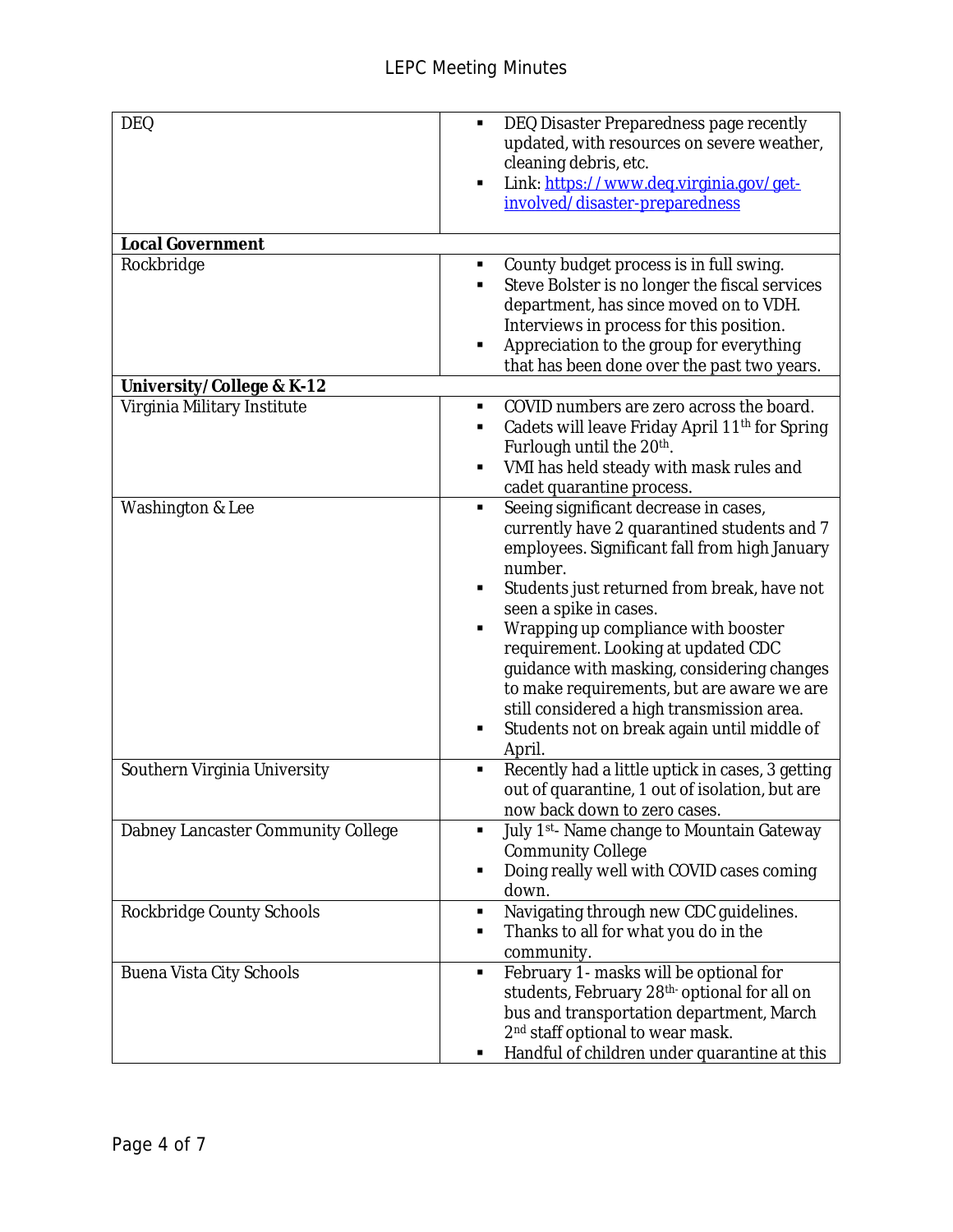|                                          | time, but no actual cases.<br>March 28-April 3 will be spring break.<br>٠<br>Good Friday and Easter Monday will be<br>٠<br>considered holidays                                                                                                                                                                                                                                                                                                                                                                                                                                                                                                                                                                                                                                                                              |
|------------------------------------------|-----------------------------------------------------------------------------------------------------------------------------------------------------------------------------------------------------------------------------------------------------------------------------------------------------------------------------------------------------------------------------------------------------------------------------------------------------------------------------------------------------------------------------------------------------------------------------------------------------------------------------------------------------------------------------------------------------------------------------------------------------------------------------------------------------------------------------|
| <b>Other Organizations</b>               |                                                                                                                                                                                                                                                                                                                                                                                                                                                                                                                                                                                                                                                                                                                                                                                                                             |
| <b>US Forest Services</b>                | Some burns planned around Rockbridge;<br>٠<br>one is Mount Pleasant area in Amherst that<br>Rockbridge residents will see.<br>Tri-County- burning today, coming back<br>٠<br>later for about 1000 acres, smoke will be<br>seen in Rockbridge County area.<br>Large burn further down in Botetourt, may<br>٠<br>push smoke this way as well.<br>4pm Burn law, currently in high fire danger<br>for next 2-4 days until raining event. This<br>has resulted in some fires in Alleghany<br>yesterday, Amherst had large fire 2 days ago.<br>Today and tomorrow highest fire danger<br>٠<br>days, with wildfire potential for next three<br>months,<br>Predictive services show us in normal setup;<br>٠<br>however, this can change depending on the<br>weather.<br>Available to assist VA Dept of Forestry as<br>٠<br>needed. |
| <b>Community Emergency Response Team</b> | Functions to help emergency management<br>٠<br>as needed. Have been able to maintain<br>volunteer roster, just added two new<br>volunteers. Currently have 37 on roster, 12<br>of them are informational only and just met<br>FEMA requirements for the past coming<br>year.<br>Opportunity to help on several events in the<br>past year has been great. Jonathan Simmons<br>taught a class to 8 volunteers on use of<br>WebEOC.<br>Stop the Bleed training for volunteers or<br>anyone interested in attending, April $11th$<br>held at 911 center.<br>CERT meetings every Tuesday of every<br>٠<br>month, meeting at 530.<br>Specialize in Education and Prevention, 72-<br>٠<br>hour kits, etc. in case of emergency.<br>Received a grant from W&L and Walmart for<br>٠<br>First Responder Relief.                      |
| Red Cross                                | Smoke detector program- As of today, 300+<br>٠<br>smoke detectors in the county have been                                                                                                                                                                                                                                                                                                                                                                                                                                                                                                                                                                                                                                                                                                                                   |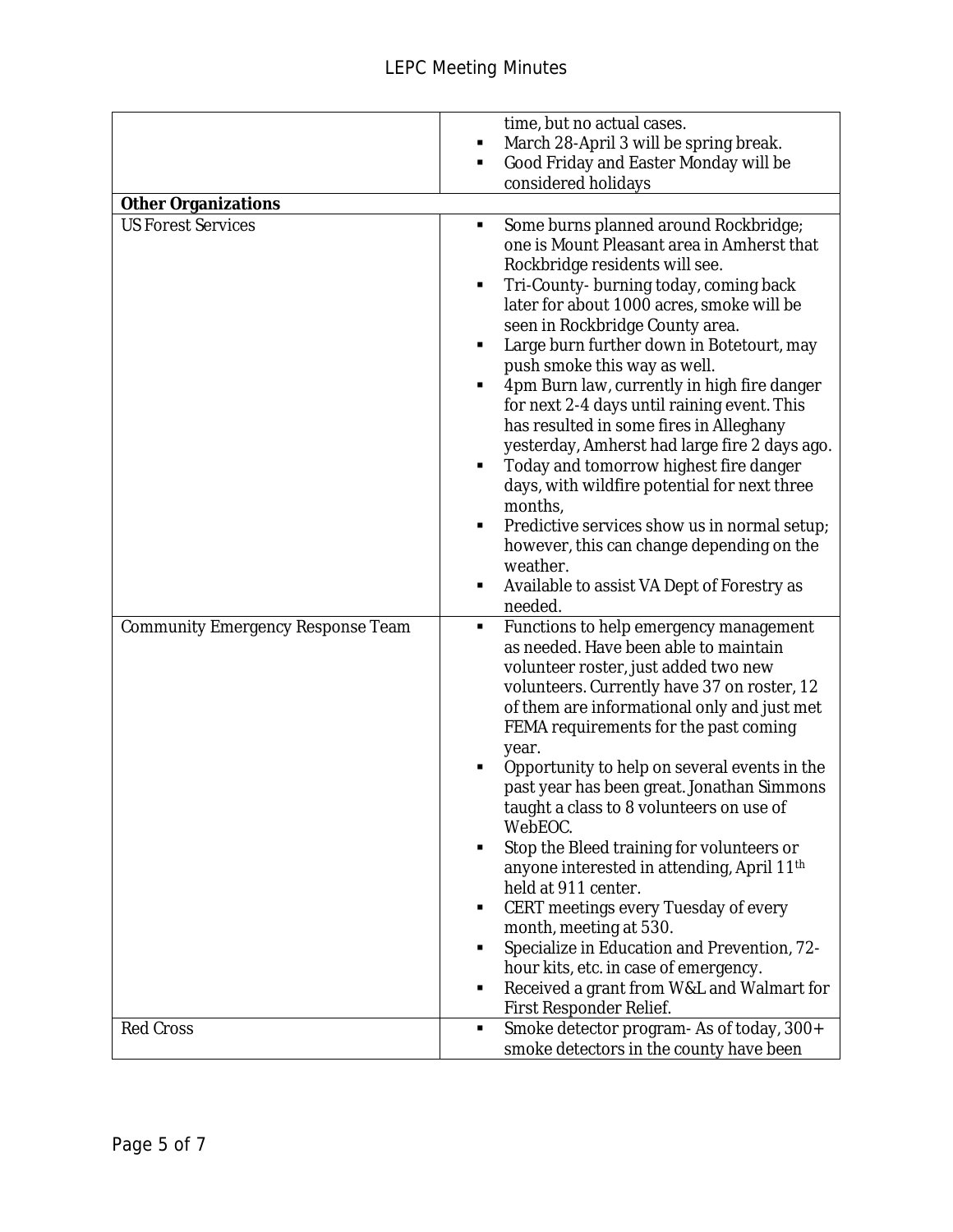|                                          | distributed, have plenty left and we are<br>currently looking for vulnerable areas to<br>continue to install.<br>Working towards getting back to in person<br>$\blacksquare$<br>response for fire calls, and trying to get<br>volunteers back out into the community.<br>Looking for volunteers, as we only have 3 in<br>п<br>Rockbridge. There is currently 1 in<br>Alleghany area that can come into Lexington<br>and beyond, but we are desperate for more<br>volunteers at the moment.                                                                                                                                                                                                                                                                           |
|------------------------------------------|----------------------------------------------------------------------------------------------------------------------------------------------------------------------------------------------------------------------------------------------------------------------------------------------------------------------------------------------------------------------------------------------------------------------------------------------------------------------------------------------------------------------------------------------------------------------------------------------------------------------------------------------------------------------------------------------------------------------------------------------------------------------|
| Rockbridge Area Health Center            | Many have met in the winter about the<br>٠<br>Emergency Ops update. Talked about<br>updated contact information.<br>April 2 <sup>nd</sup> -14 <sup>th</sup> annual Bull and Oyster<br>٠<br>festival at the Horse Center                                                                                                                                                                                                                                                                                                                                                                                                                                                                                                                                              |
| Rockbridge Area Community Services       | COVID numbers are down, had spike in the<br>٠<br>beginning of the year between staff and<br>group homes, but we were able to contain<br>the outbreaks to the specific homes, and do<br>not have anyone at the moment out on<br>quarantine.<br>Looking at revamping masking policies for<br>٠<br>staff.<br>Drug take back happening at April 30 <sup>th</sup> at<br>Lex and BV CVS from 10-2.<br>Currently need adult volunteers for youth<br>п<br>summit on April 8 from 9-3. Please contact<br>for information.                                                                                                                                                                                                                                                     |
| <b>Valley Program for Aging Services</b> | With pandemic restrictions easing, our Case<br>٠<br>Managers will be resuming in-home visits with<br>the 100 Rockbridge area residents who receive<br>Meals on Wheels, and we could restart this<br>project.<br>Gearing up to resume Dementia Friends at<br>Work presentations, eager to know if First<br>Responder agencies would like to participate.<br>This includes EMTs, Fire, Law Enforcement<br>(including campus and hospital police) and<br>Crisis Response organizations. Looking to<br>schedule presentations, as previous<br>presentations were sidelined by COVID.<br>Jeri Schaff would like to meet and/or have a<br>phone call with anyone who would like more<br>information. They can email at jeri@vpas.info<br>or call 540-471-9242 at any time. |